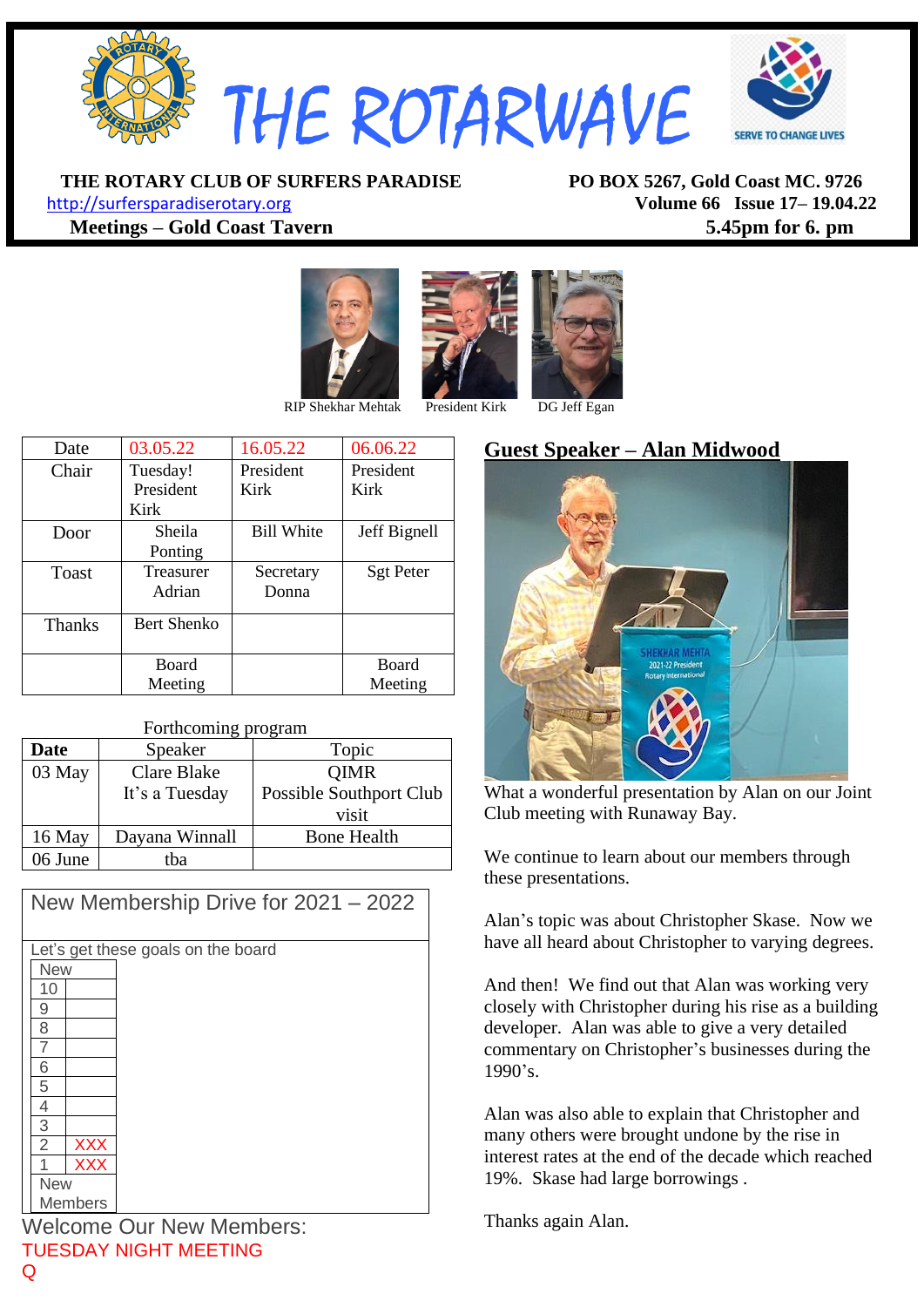

President Kirk with President Anita Whiteford of the Runaway Bay Rotary Club.



Ken Lister of Runaway Bay has been very involved in the Symposium the Club organized with Bond University. It seems as though the project might be taken over by Hope Island RC.

#### MAKING MEMBERSHIP MEMORABLE – Membership Seminar

MAKING MEMBERSHIP MEMORABLE was the title of a seminar organised by District Membership chair Dave Harmon. And as he has grown Ballina Club from 33 to 76 members in 2 years it was really worth attending.

We agreed that RETAINING existing members is more important than finding new ones, and the key to success is having a friendly atmosphere, interesting speakers and giving everyone a job to make them feel relevant.

RELEVANCE to our community is also important in gaining new members by answering their question 'Why should I join your club?' Golden Wheel Villas gains us high marks here, and there are many other ways we get involved in our community.

But SUCCESSION PLANNING needs working on as we all know we need to attract younger Rotarians to carry on after us. A young lady from Gold Coast Corporate Club invited me to address their next meeting last Wednesday and I took along Alan Guignon for support.

They now have 44 members and meet in the board rooms of their members once a month. Although quite different to us I believe there are synergies that can be developed with them. Race Day is an obvious example and we are also discussing possible finance for Stage 4 of GWV which may be only a couple of years away. They were most impressed with the contributions we have made to the community over our 77 years as they seek their own relevance.

The best way to find new members is still by PERSONAL INVITATION, so please be constantly looking out for prospects among your friends whose lives would benefit by joining Rotary. Alan Midwood, Membership and PR Director.

## **Club Information**

## **Alan Guignon**

Alan spoke of the Membership Seminar on a Rydges Airport on Saturday 23 April from 9.30 to 3pm.

Alan Midwood attended and his Report is printed above.

## **Bill White**

Bill advised the members that a Ukrainian couple in their 70's had donated a bottle of scotch. The bottle was being raffled and raised \$120.